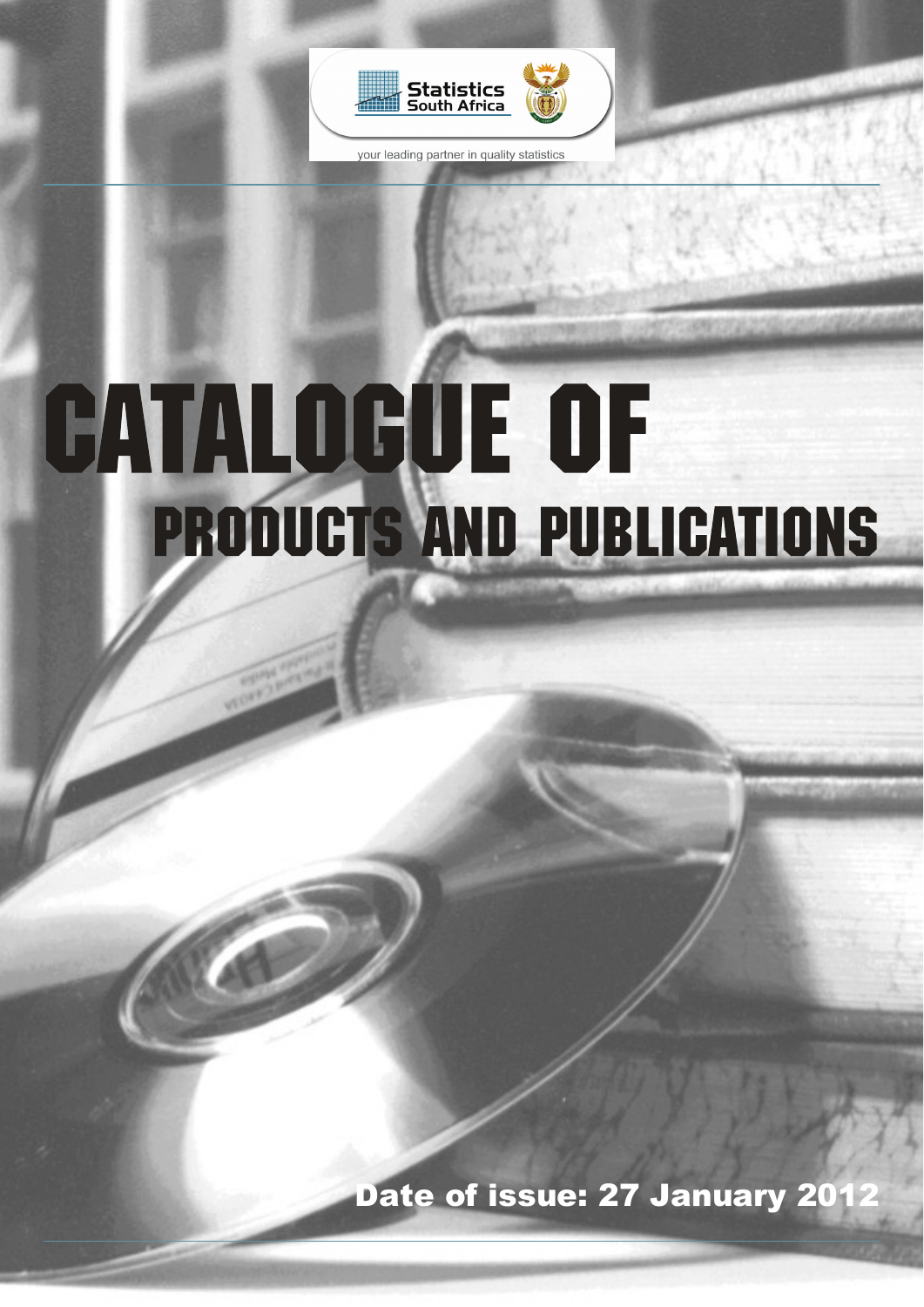# **Contents**

## This catalogue is updated bimonthly and issued six times per year

| $\mathbf{1}$ . |     |  |
|----------------|-----|--|
|                | 1.1 |  |
|                | 1.2 |  |
|                |     |  |
|                |     |  |
|                |     |  |
|                |     |  |
|                |     |  |
|                |     |  |
|                |     |  |
|                |     |  |
|                |     |  |
|                |     |  |
|                |     |  |
|                |     |  |
|                |     |  |
|                |     |  |
|                |     |  |
|                |     |  |
|                |     |  |
|                |     |  |
|                |     |  |
| 2.             |     |  |
| 3.             |     |  |
| 4.             |     |  |
| 5.             |     |  |
| 6.             |     |  |
| 7.             |     |  |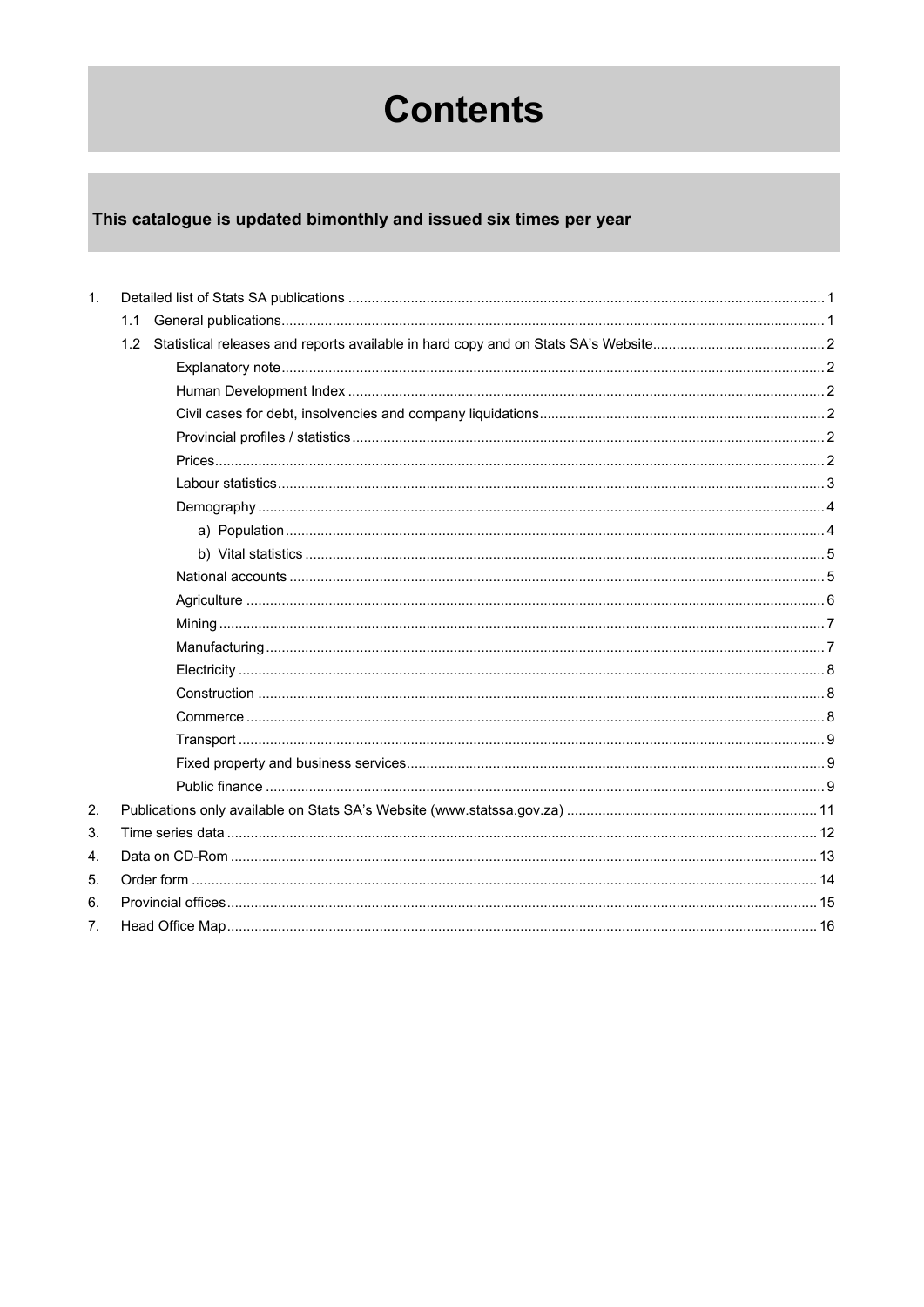# *1. Detailed list of Stats SA publications*

## *1.1 General publications*

| 09-90-04<br>Jan. 1996 | International statistical classification of diseases and related health problems<br>$(ICD-10)$                                                                                                        | Free of charge      |
|-----------------------|-------------------------------------------------------------------------------------------------------------------------------------------------------------------------------------------------------|---------------------|
| 03-01-20              | Community Survey, 2007 - Methodology, processes and highlights of key<br>results                                                                                                                      | Free of charge      |
| 03-01-21              | Community Survey, 2007 - Key Municipal Data                                                                                                                                                           | Free of charge      |
| 03-01-26              | Community Survey, 2007 - The RDP Commitment: What South Africans say                                                                                                                                  | Free of charge      |
|                       | 03-02-03 (2001) Census in brief, 2001                                                                                                                                                                 | Free of charge      |
|                       | Annual Report, 2010/2011                                                                                                                                                                              | Free of charge      |
|                       | Work Programme 2011/12                                                                                                                                                                                | Free of charge      |
|                       | Earning and spending in South Africa: Selected findings and comparisons<br>from the income and expenditure surveys of October 1995 and October 2000<br>(only available on the Web)                    | Free of charge      |
|                       | Measuring rural development (Baseline statistics for the integrated sustainable<br>rural development strategy), 2002 (only available on the Web)                                                      | Free of charge      |
|                       | Overview of the 1998 Social Accounting Matrix                                                                                                                                                         | Free of charge      |
|                       | Perceived health and other health indicators in South Africa (only available<br>on the Web)                                                                                                           | Free of charge      |
|                       | Stats in Brief, 2011                                                                                                                                                                                  | Free of charge      |
|                       | StatsNews - June 2005 (only available on the Web)                                                                                                                                                     | Free of charge      |
|                       | The contribution of small and micro enterprises to the economy of the country<br>A survey of non-VAT-registered businesses in South Africa<br>Part 1 - Summary and tables (only available on the Web) | Free of charge      |
|                       | The contribution of small and micro enterprises to the economy of the country<br>A survey of non-VAT-registered businesses in South Africa<br>Part 2 - Narrative report (only available on the Web)   | Free of charge      |
|                       | The South African Labour Market<br>(Selected time-based social and international comparisons (only available on<br>the Web)                                                                           | Free of charge      |
|                       | Women & Men in South Africa: Five years on, 2002 (only available on the<br>Web)                                                                                                                       | Free of charge      |
|                       | Bulletin of Statistics - Volume 45 no. 4, December 2011 (available on<br>subscription)                                                                                                                | R <sub>120,00</sub> |
|                       | South African Statistics, 201 (annual - available on subscription)                                                                                                                                    | R <sub>170,00</sub> |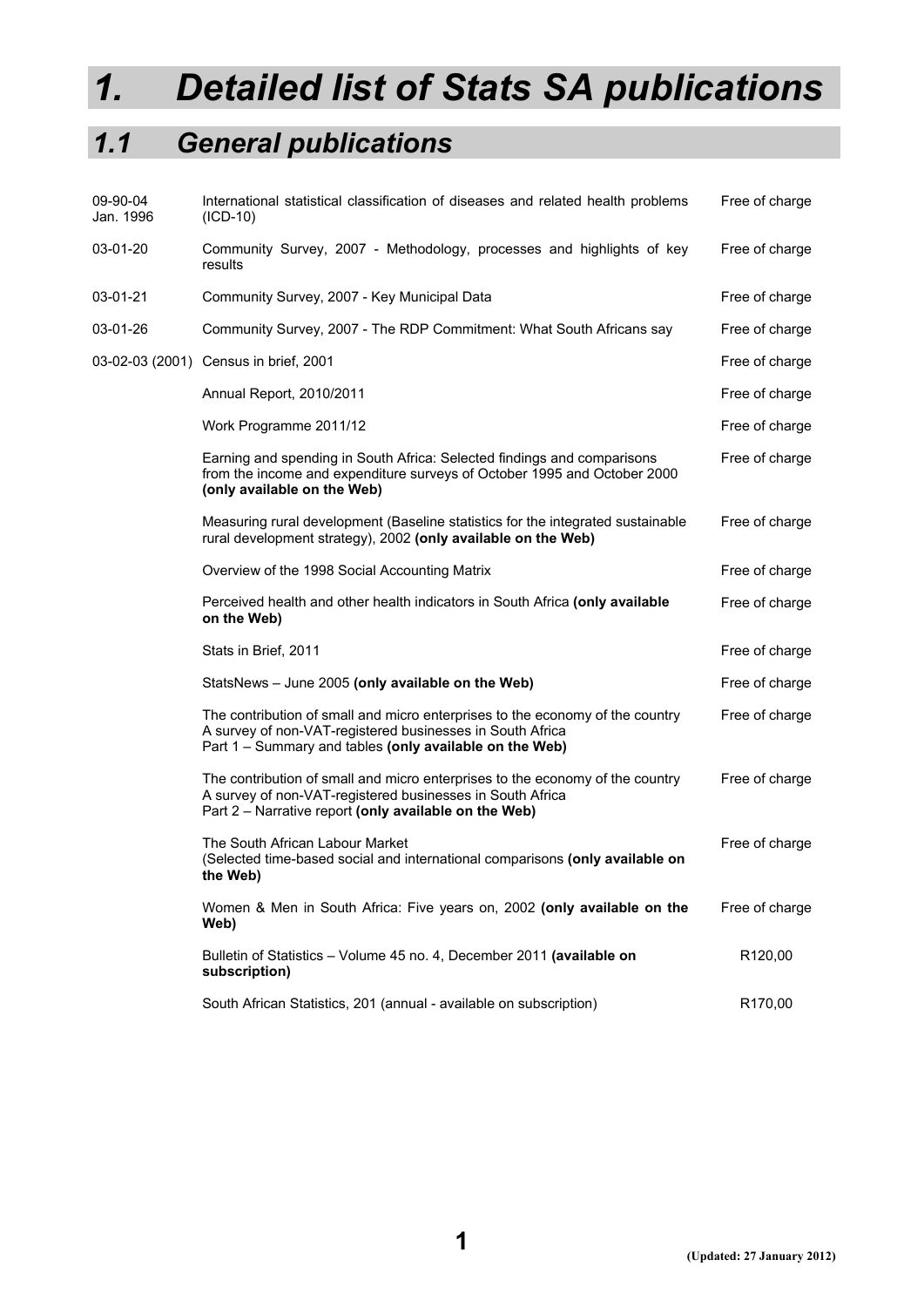## *1.2 Statistical releases and reports available in hard copy and on Stats SA's Website*

#### *Explanatory note*

*Releases are indicated by means of a "P" number followed by the title of the series, e.g. P0019 Statistics for the calculation of the management echelon for provincial administration for 1998.* 

*The date accompanying a particular release indicates the most recent issue in the series.* 

*Reports are indicated by means of a report no., e.g. 00-90-01 (1995) followed by the title of the report.*

#### **Human Development Index**

P0015 Human development index, 1980, 1991 and 1996 **Free of charge and report in the U**Free of charge

#### **Civil cases for debt, insolvencies and company liquidations**

| P0020                          | Economic activity survey, 2005                       | Free of charge |
|--------------------------------|------------------------------------------------------|----------------|
| P0021                          | Annual Financial Statistics (AFS), 2010              | Free of charge |
| P0041                          | Statistics of civil cases for debt, monthly          | Free of charge |
| P0043                          | Statistics of liquidations and insolvencies, monthly | Free of charge |
| P0044<br>(previously<br>P8042) | Quarterly financial statistics, September 2011       | Free of charge |

#### **Provincial profiles / statistics**

| 13 May 2004   | 00-91-01 (1999) Provincial Profile, 1999 – Western Cape (only available on the Web)  | Fee of charge  |
|---------------|--------------------------------------------------------------------------------------|----------------|
| 26 Mar. 2004  | 00-91-02 (1999) Provincial Profile, 1999 – Eastern Cape (only available on the Web)  | Free of charge |
| 6 Nov. 2003   | 00-91-03 (1999) Provincial Profile, 1999 – Northern Cape (only available on the Web) | Free of charge |
| 5 May 2004    | 00-91-05 (1999) Provincial Profile, 1999 – KwaZulu-Natal (only available on the Web) | Free of charge |
| 31 Mar. 2004  | 00-91-06 (1999) Provincial Profile, 1999 – North West (only available on the Web)    | Fee of charge  |
| 16 Oct. 2003  | 00-91-07 (1999) Provincial Profile, 1999 – Gauteng (only available on the Web)       | Free of charge |
| 5 Nov. 2004   | 00-91-08 (1999) Provincial Profile, 1999 – Mpumalanga (only available on the Web)    | Free of charge |
| 28 Nov. 2003  | 00-91-09 (1999) Provincial Profile, 1999 - Limpopo (only available on the Web)       | Free of charge |
| <b>Prices</b> |                                                                                      |                |
| P0100         | Income and expenditure of households, 2005/2006                                      | Free of charge |
| P0111.1       | Income and expenditure of households, 2000 - Western Cape                            | Free of charge |
| P0111.2       | Income and expenditure of households, 2000 - Eastern Cape                            | Free of charge |

P0111.3 Income and expenditure of households, 2000 - Northern Cape Free of charge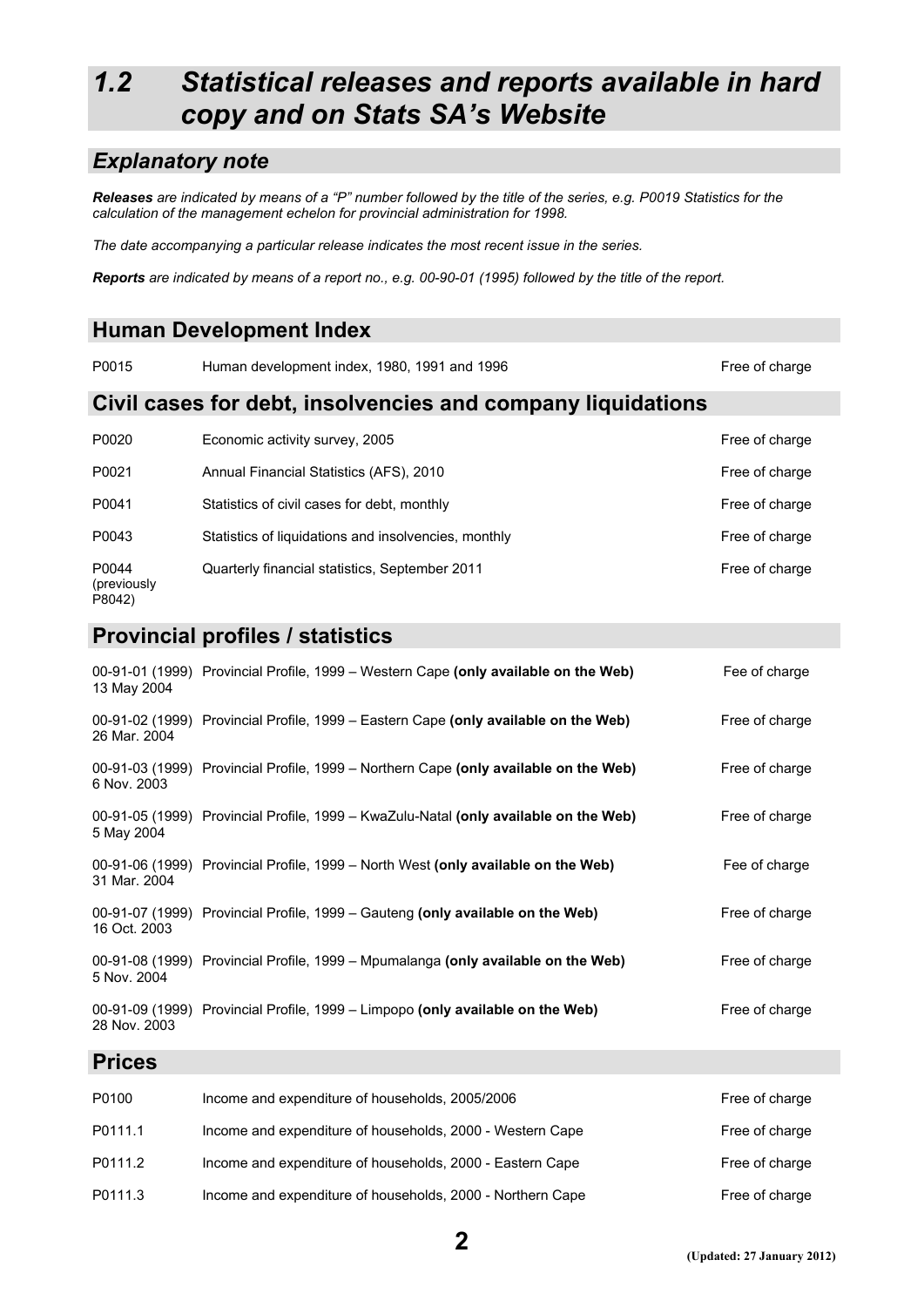| P0111.4                                              | Income and expenditure of households, 2000 - Free State                                                                                                | Free of charge    |
|------------------------------------------------------|--------------------------------------------------------------------------------------------------------------------------------------------------------|-------------------|
| P0111.5                                              | Income and expenditure of households, 2000 - KwaZulu-Natal                                                                                             | Free of charge    |
| P0111.6                                              | Income and expenditure of households, 2000 - North West                                                                                                | Free of charge    |
| P0111.7                                              | Income and expenditure of households, 2000 - Gauteng                                                                                                   | Free of charge    |
| P0111.8                                              | Income and expenditure of households, 2000 - Mpumalanga                                                                                                | Free of charge    |
| P0111.9                                              | Income and expenditure of households, 2000 - Limpopo Province                                                                                          | Free of charge    |
| P0141<br>(Previously<br>P0141.1 &<br>P0141.2)        | Consumer Price Index (CPI), Headline, monthly                                                                                                          | Free of charge    |
| P0141.4                                              | Consumer price index<br>Base: 2000=100<br>January 1975 to December 2000                                                                                | Free of charge    |
| P0141.5                                              | Consumer price index: Weights (Primary areas), 2008                                                                                                    | Free of charge    |
| P0141.5                                              | Consumer price index: Weights (Primary and Secondary areas), 2008                                                                                      | Free of charge    |
| P0141.5                                              | Consumer price index: Weights (Total country), 2008                                                                                                    | Free of charge    |
| D0141.6<br>(Incorporated in<br>P0141.1 &<br>P0141.2) | Discussion paper: Consumer Price Index - Administered prices, monthly                                                                                  | Free of charge    |
| P0141.7                                              | Consumer Price Index - New basket price survey results, 2008                                                                                           | Free of charge    |
| P0142.1                                              | Producer Price Index, monthly                                                                                                                          | Free of charge    |
| P0142.4                                              | Producer price index<br>Base: 2000=100<br>January 1975 to December 2000                                                                                | Free of charge    |
| P0151                                                | JBCC Contract price adjustment provisions work group indices (by<br>subscription available from Joint Building Contracts Committee (JBCC)),<br>monthly | R930<br>per annum |

#### **Labour statistics**

| P0210        | Labour force survey, September 2007 (6 monthly)                                                                                                                                 | Free of charge |
|--------------|---------------------------------------------------------------------------------------------------------------------------------------------------------------------------------|----------------|
| P0211        | Quarterly Labour Force Survey (QLFS), Third quarter 2011                                                                                                                        | Free of charge |
| P0212        | Survey of activities of young people, 2010                                                                                                                                      | Free of charge |
| P0211.1      | Quarterly Labour Force Survey, Additional aspects of the labour market in<br>South Africa: Informal employment; Underemployment and underutilised<br>labour; Unemployment, 2008 | Free of charge |
| P0211.2      | Monthly earnings of South Africans, 2010 (only available on the Web)                                                                                                            | Free of charge |
| P0211.3      | Volunteer activities survey, 2010                                                                                                                                               | Free of charge |
| 28 Sep. 2011 | 02-11-02 (2010) Labour market dynamics in South Africa, 2010 (only available on the Web)                                                                                        | Free of charge |
| P0272        | Labour statistics survey of monthly earnings, quarterly<br>(P0277.1 and P0277.2 combined in P0277)                                                                              | Free of charge |
| P0276        | Survey of Employers and the Self-employed (SESE), 2009                                                                                                                          | Free of charge |
| P0277        | Quarterly employment statistics (QES), September 2011 (quarterly)<br>(P0277.1 and P0277.2 combined in P0277)                                                                    | Free of charge |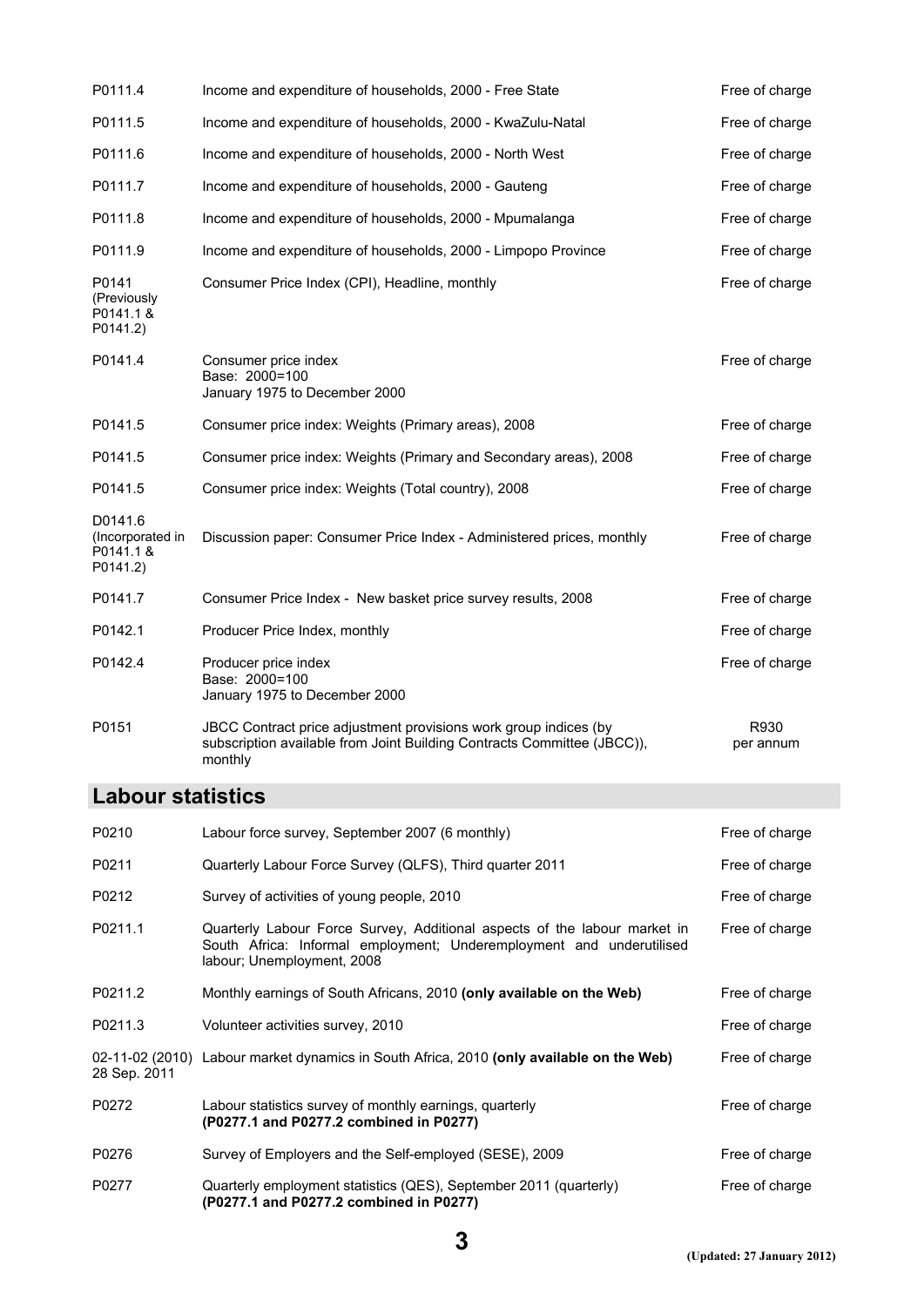## **Demography**

| <b>Book</b>                                 | The Demography of South Africa                                                                                                            | R <sub>105,00</sub> |
|---------------------------------------------|-------------------------------------------------------------------------------------------------------------------------------------------|---------------------|
|                                             | a) <b>Population</b>                                                                                                                      |                     |
| 03-00-04<br>30 Aug. 2010                    | Estimation of fertility from the 2007 community survey of South Africa                                                                    | Free of charge      |
| P0301                                       | Community Survey, 2007 (only for Parliament)                                                                                              | Free of charge      |
| P0302                                       | Mid-year population estimates, 2011 (only available on the Web)                                                                           | Free of charge      |
| 03-02-01 (2001)<br>4 Jul. 2003              | Census 2001 - Key results (only available on the Web)                                                                                     | Free of charge      |
| 3 Jul. 2003                                 | 03-02-02 (2001) Census 2001 – How the count was done (Second edition) (only available on<br>the Web)                                      | Free of charge      |
| 03-02-04 (2001)<br>25 Aug. 2004             | Census 2001 - Primary tables - South Africa, Census '96 and 2001 compared<br>(only available on the Web)                                  | Free of charge      |
| 03-02-05 (2001)<br>30 Aug. 2004             | Census 2001 - Primary tables - Eastern Cape, Census '96 and 2001<br>compared (only available on the Web)                                  | Free of charge      |
| 03-02-06 (2001)<br>9 Jan. 2006              | Census 2001 - Primary tables - Free State, Census '96 and 2001 compared<br>(only available on the Web)                                    | Free of charge      |
| 03-02-07 (2001)<br>16 Nov. 2004             | Census 2001 - Primary tables - Gauteng, Census '96 and 2001 compared<br>(only available on the Web)                                       | Free of charge      |
| 03-02-08 (2001)<br>13 Oct. 2004             | Census 2001 - Primary tables - KwaZulu-Natal, Census '96 and 2001<br>compared (only available on the Web)                                 | Free of charge      |
| 03-02-09 (2001)<br>9 Jan. 2006              | Census 2001 - Primary tables - Mpumalanga, Census '96 and 2001<br>compared (only available on the Web)                                    | Free of charge      |
| 03-02-10 (2001)<br>15 Feb. 2006             | Census 2001 - Primary tables - Northern Cape, Census '96 and 2001<br>compared (only available on the Web)                                 | Free of charge      |
| 03-02-11 (2001)<br>11 Jan. 2005             | Census 2001 - Primary tables - Limpopo, Census '96 and 2001 compared<br>(only available on the Web)                                       | Free of charge      |
| 03-02-12 (2001)<br>19 Apr. 2005             | Census 2001 - Primary tables - North West, Census '96 and 2001 compared<br>(only available on the Web)                                    | Free of charge      |
| 1 Feb. 2005                                 | 03-02-13 (2001) Census 2001 - Primary tables - Western Cape, Census '96 and 2001<br>compared (only available on the Web)                  | Free of charge      |
| 25 May 2005                                 | 03-02-16 (2001) Census 2001 - Achieving a better life for all:<br>Progress between Census '96 and Census 2001 (only available on the Web) | Free of charge      |
| 29 Jan. 2004                                | 03-02-17 (2001) Census 2001 - Post-enumeration survey - Results and methodology (only<br>available on the Web)                            | Free of charge      |
| 1 Nov. 2004                                 | 03-02-21 (2001) Census 2001 - Key municipal data                                                                                          | R <sub>150,00</sub> |
|                                             | 03-02-44 (2001) Prevalence of disability in South Africa                                                                                  | R <sub>100,00</sub> |
| 6 Dec. 2005                                 | 03-02-46 (2001) Census 2001 - Stages in the life cycle of South Africa (only available on the<br>Web)                                     | Free of charge      |
| 03-03-01<br>$(1998 - 2006)$<br>19 Jan. 2010 | Profiling South African middle-class households, 1998-2006                                                                                | Free of charge      |
| 03-03-02<br>$(1998 - 2006)$<br>19 Jan. 2010 | Changes in standard of living among population groups in South Africa, 1998-<br>2006                                                      | Free of charge      |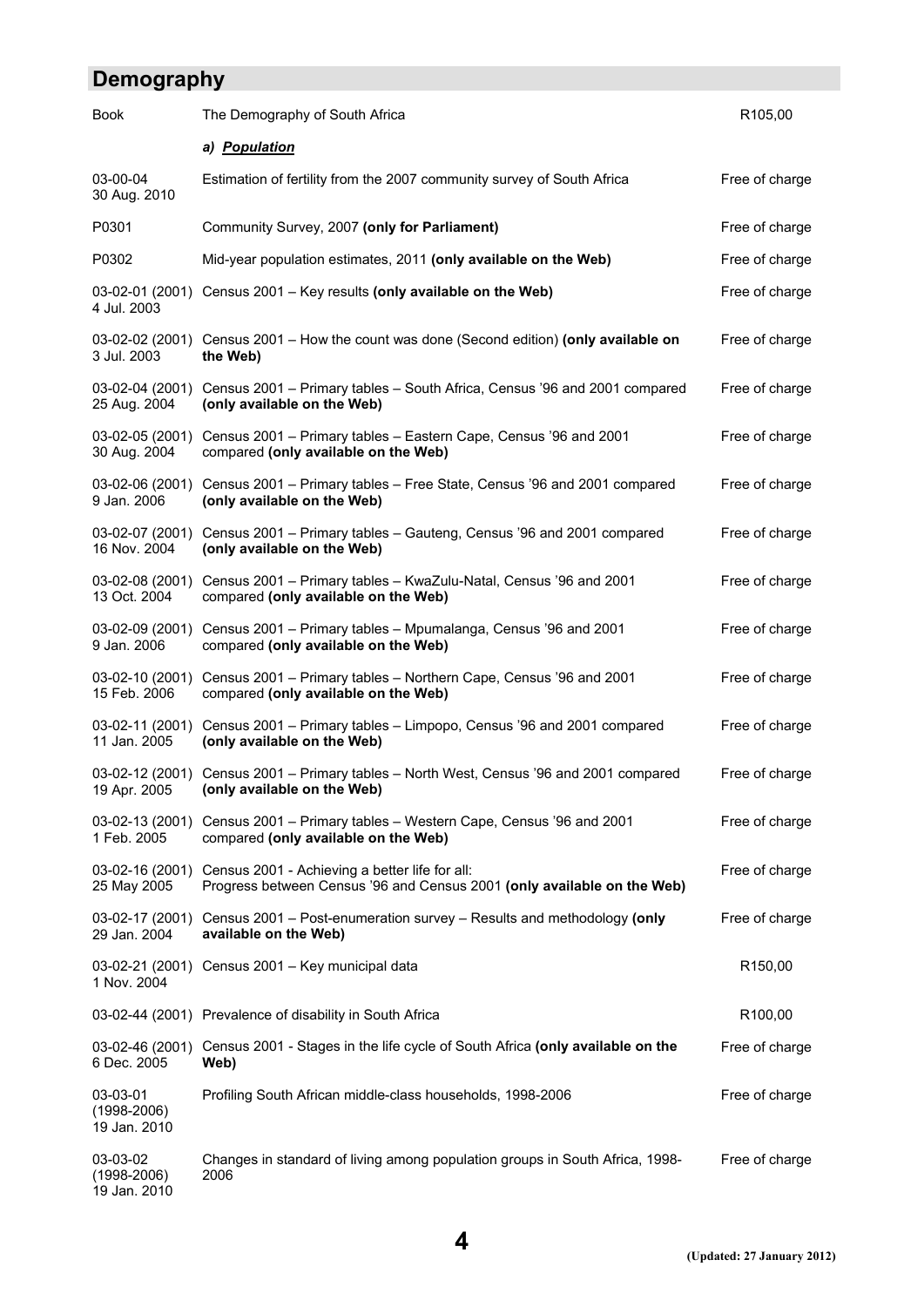| P0305                                         | b) Vital statistics<br>Recorded live births, 2010                                            | Free of charge |
|-----------------------------------------------|----------------------------------------------------------------------------------------------|----------------|
| P0307                                         | Marriages and divorces, 2010                                                                 | Free of charge |
| P0309.1                                       | Advance release of recorded deaths, 1997/2000                                                | Free of charge |
| P0309.2                                       | Causes of death in South Africa 1997-2001<br>(Advance release of recorded causes of death)   | Free of charge |
| P0309.3                                       | Mortality and causes of death in South Africa, 2009                                          | Free of charge |
| P0310                                         | Living conditions of households in SA, 2008/2009                                             | Free of charge |
| P0318                                         | General Household Survey (GHS), 2010                                                         | Free of charge |
| P0318.1                                       | GHS Series Volume I - Social grants, 2003-2007                                               | Free of charge |
| P0318.2                                       | Selected development indicators, 2009 (only available on the Web)                            | Free of charge |
| P0341                                         | Victims of crime survey, 2011                                                                | Free of charge |
| P0351                                         | Tourism and migration, monthly                                                               | Free of charge |
| P0352                                         | Advance release of tourism statistics, June 2000 (only available on the Web)                 | Free of charge |
| P0352.1                                       | Domestic tourism survey (DTS), December 2009-May 2010                                        | Free of charge |
|                                               | 03-04-01 (2006) Migration and changing settlement patterns: Multilevel data for policy       | Free of charge |
|                                               | 03-04-02 (2006) Migration and urbanisation in South Africa                                   | Free of charge |
| 03-06-01<br>$(1998 - 2005)$<br>15 Mar. 2007   | The coverage and quality of birth registration data in South Africa, 1998-2005               | Free of charge |
| 03-07-01 (2004)<br>17 Apr. 2007               | Marriages and divorces, 2004                                                                 | R40,00         |
| 03-09-05<br>$(1997 - 2004)$<br>7 Sep. 2006    | Adult mortality (age 15-64) based on death notification data in South Africa:<br>1997-2004   | Free of charge |
| 03-09-07<br>$(2001 - 2006)$<br>23 Nov. 2009   | Road traffic accident deaths in South Africa, 2001-2006: Evidence from death<br>notification | Free of charge |
| 03-18-01<br>$(2002 - 2009)$<br>7 Sep. 2010    | GHS Series Volume II - Housing, 2002-2009                                                    | Free of charge |
| 03-18-02<br>$(2002 - 2010)$<br>30 Aug. 2011   | GHS Series volume III - Water and sanitation, 2002-2010                                      | Free of charge |
| 03-19-00<br>$(2002 - 2010)$<br>13 Dec. 2011   | Social profile of South Africa, 2002-2010 (only available on the Web)                        | Free of charge |
| 03-51-02 (2010) Tourism, 2010<br>14 Apr. 2011 |                                                                                              | R20,00         |
| 22 Mar. 2005                                  | 03-51-03 (2003) Documented migration, 2003                                                   | R50,00         |

#### **National accounts**

- Social accounting matrix: Constructing a social accounting matrix: Comparisons across eleven countries Free of charge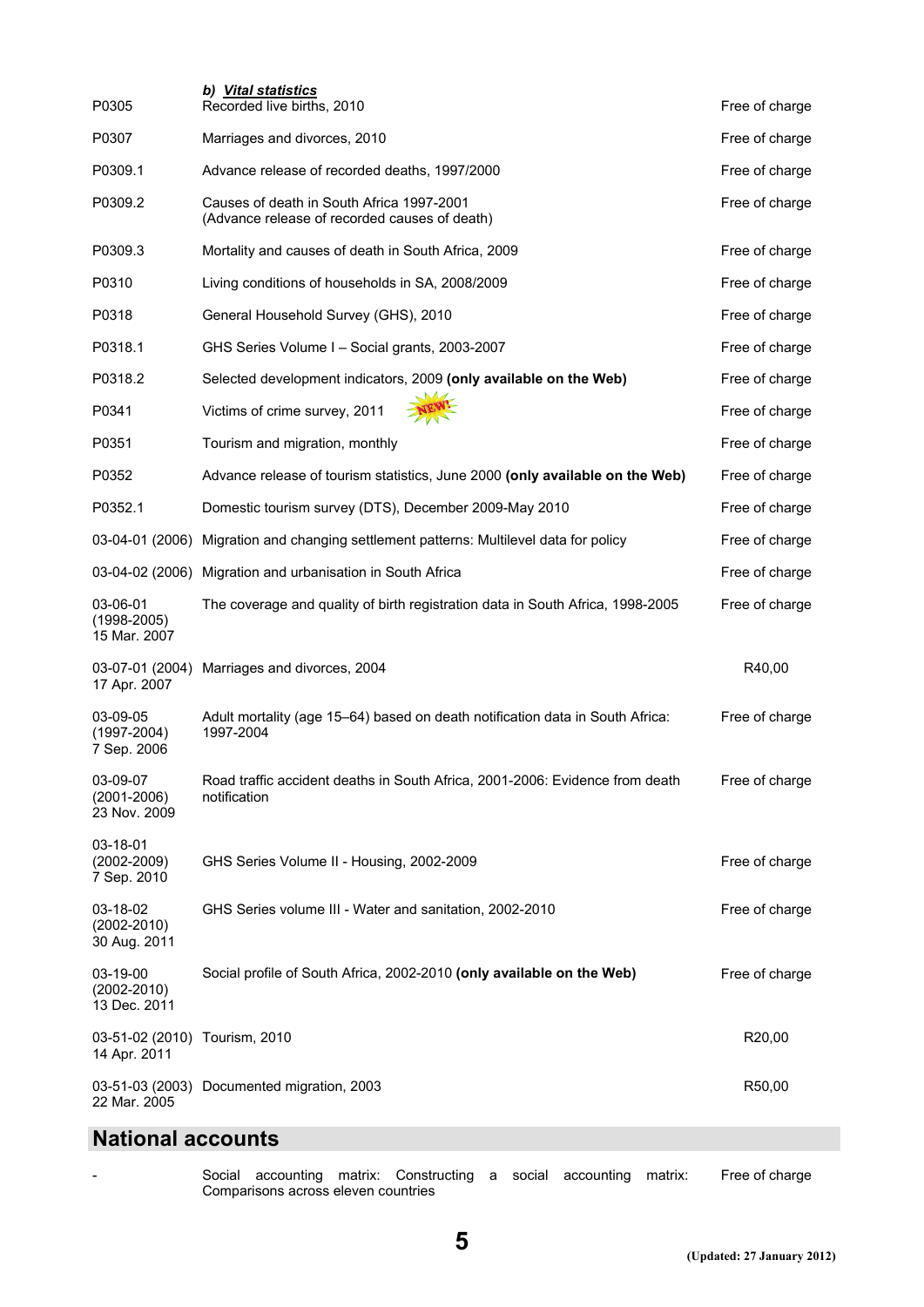| D0403                                       | Social accounting matrix: Labour accounts for South Africa (only available on<br>the Web)                                                             | Free of charge      |
|---------------------------------------------|-------------------------------------------------------------------------------------------------------------------------------------------------------|---------------------|
| D0403.1                                     | Discussion document - Linking the Social Accounting matrix to existing<br>government strategies for South Africa (only available on the Web)          | Free of charge      |
| D0405                                       | Update water accounts for South Africa, 2000 (only available on the Web)                                                                              | Free of charge      |
| D0405.0                                     | Environmental economic accounts, fishery accounts for South Africa,<br>1990-2008 (only available on the Web)                                          | Free of charge      |
| D0405.1                                     | Water account for South Africa, 2000 (only available on the Web)                                                                                      | Free of charge      |
| D0405.1.1                                   | Energy accounts for South Africa, 2002-2009 (only available on the Web)                                                                               | Free of charge      |
| D0405.2                                     | Environmental Economic Account, Mineral Accounts of South Africa,<br>1980-2008 (only available on the Web)                                            | Free of charge      |
| D0405.4                                     | Country experience in the compilation of Tourism Satellite Accounts (only<br>available on the Web)                                                    | Free of charge      |
| D0405.5                                     | Statistics of the Tourism Satellite Account and assessment of data sources<br>related to tourism in South Africa                                      | Free of charge      |
| D0405.6                                     | Linking Government Strategies and the Tourism Satellite Account in South<br>Africa (only available on the Web)                                        | Free of charge      |
| D0405.7                                     | Draft tourism satellite account for South Africa, 2005                                                                                                | Free of charge      |
| D0405.8                                     | Water management areas in South Africa                                                                                                                | Free of charge      |
| D0406                                       | Compendium of Industrial Statistics, 1 <sup>st</sup> Edition 2008                                                                                     | Free of charge      |
| D0407                                       | The status of the Information and Communication Technology<br>satellite account for South Africa (only available on the Web)                          | Free of charge      |
| P0441                                       | Gross domestic product (GDP), Third quarter, 2011                                                                                                     | Free of charge      |
| D0442                                       | Value added by industry and institutional section, 2000<br>Integrated approach to the compilation of national accounts (only available<br>on the Web) | Free of charge      |
| 1 Nov. 2010                                 | 04-03-02 (2005) Final Social Accounting Matrix, 2005 (only available on the Web)                                                                      | Free of charge      |
| 24 May 2010                                 | 04-03-03 (2005) Overview of the social accounting matrix, 2005<br>(only available on the Web)                                                         | Free of charge      |
| 14 Oct. 2010                                | 04-04-01 (2005) Final supply and use tables, 2005 - An input-output framework                                                                         | R <sub>100,00</sub> |
| 04-05-01 (2000)<br>29 Jan. 2004             | Natural resource accounts – Water accounts for nineteen water management<br>areas                                                                     | R50,00              |
| 04-05-02<br>$(1980 - 2001)$<br>18 Oct. 2004 | Natural resource accounts - Mineral accounts for South Africa                                                                                         | R75,00              |
| 04-05-07<br>$(2006 - 2009)$<br>01 Dec. 2011 | Tourism satellite account for South Africa, final 2006 and 2007 and provisional<br>2008 to 2009 (only available on the Web)                           | Free of charge      |

#### **Agriculture**

| P <sub>1101</sub>   | Agricultural survey, 2010              | Free of charge |
|---------------------|----------------------------------------|----------------|
| P1102               | Census of commercial agriculture, 2007 | Free of charge |
| P <sub>1101.1</sub> | Large scale agriculture survey, 2006   | Free of charge |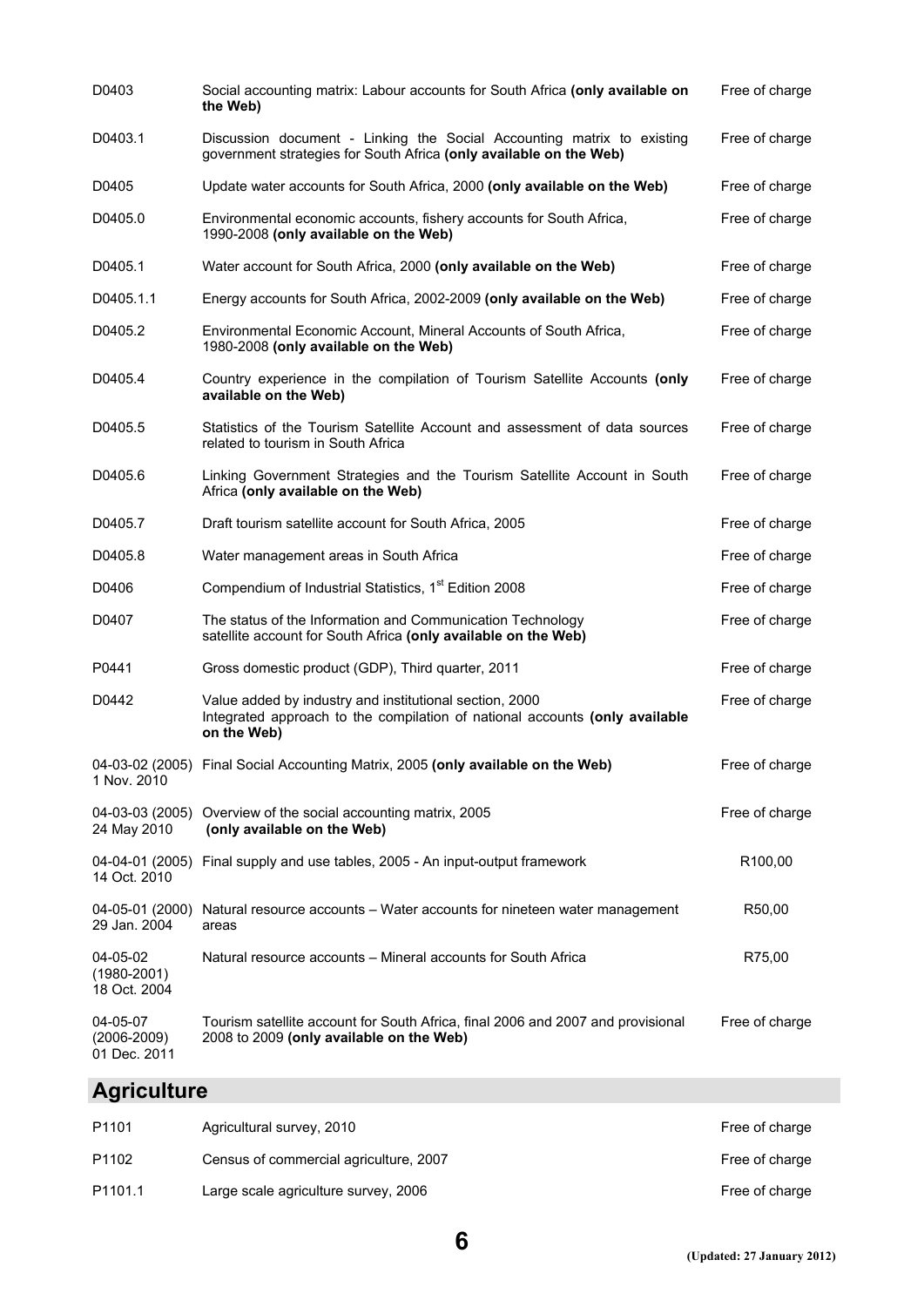| 14 Dec. 2010                    | 11-02-01 (2007) Census of commercial agriculture, 2007                                                                       | R20,00         |
|---------------------------------|------------------------------------------------------------------------------------------------------------------------------|----------------|
| 5 May 2006                      | 11-02-01 (2002) Census of commercial agriculture, 2002 on cd                                                                 | R75,00         |
| 14 Dec. 2011                    | 11-02-02 (2007) Census of commercial agriculture, provincial statistics, 2007 - Western Cape<br>(only available on the Web)  | Free of charge |
| 11-02-03 (2007)<br>14 Dec. 2011 | Census of commercial agriculture, provincial statistics, 2007 - Eastern Cape<br>(only available on the Web)                  | Free of charge |
| 14 Dec. 2011                    | 11-02-04 (2007) Census of commercial agriculture, provincial statistics, 2007 - Northern Cape<br>(only available on the Web) | Free of charge |
| 14 Dec. 2011                    | 11-02-05 (2007) Census of commercial agriculture, provincial statistics, 2007 - Free State (only<br>available on the Web)    | Free of charge |
| 11-02-06 (2007)<br>14 Dec. 2011 | Census of commercial agriculture, provincial statistics, 2007 - KwaZulu-Natal<br>(only available on the Web)                 | Free of charge |
| 14 Dec. 2011                    | 11-02-07 (2007) Census of commercial agriculture, provincial statistics, 2007 - North West<br>(only available on the Web)    | Free of charge |
| 14 Dec. 2011                    | 11-02-08 (2007) Census of commercial agriculture, provincial statistics, 2007 - Gauteng (only<br>available on the Web)       | Free of charge |
| 11-02-09 (2007)<br>14 Dec. 2011 | Census of commercial agriculture, provincial statistics, 2007 – Mpumalanga<br>(only available on the Web)                    | Free of charge |
| 14 Dec. 2011                    | 11-02-10 (2007) Census of commercial agriculture, provincial statistics, 2007 - Limpopo (only<br>available on the Web)       | Free of charge |
| P <sub>1213</sub>               | Census of commercial forestry, fishing and agricultural services, 2007                                                       | Free of charge |
| <b>Mining</b>                   |                                                                                                                              |                |
| P2001                           | The mining industry, 2009                                                                                                    | Free of charge |
| 29 Jun. 2011                    | 20-01-02 (2009) Mining industry report, 2009                                                                                 | R20,00         |

#### **Manufacturing**

| P3002   | Manufacturing industry, 2008                                                                                                                                                                           | Free of charge |
|---------|--------------------------------------------------------------------------------------------------------------------------------------------------------------------------------------------------------|----------------|
| P3041.2 | Manufacturing: Production and sales, monthly                                                                                                                                                           | Free of charge |
| P3041.3 | Manufacturing statistics: Indices of the physical volume of manufacturing<br>production: Base 2000=100, January 1990 to November 2002                                                                  | Free of charge |
| P3043   | Manufacturing: Utilisation of production capacity by large enterprises,<br>November 2011                                                                                                               | Free of charge |
| P3051.1 | Manufacturing statistics: Products manufactured: Foods and beverages,<br>quarterly                                                                                                                     | Free of charge |
| P3051.2 | Manufacturing statistics: Products manufactured: Textiles, clothing, leather<br>and leather products, footwear, wood and wood products, furniture, paper and<br>paper products and printing, quarterly | Free of charge |
| P3051.3 | Manufacturing statistics: Products manufactured: Chemical, petroleum, rubber,<br>plastic, and non-metallic mineral products, quarterly                                                                 | Free of charge |
| P3051.4 | Manufacturing statistics: Products manufactured: Basic metal and fabricated<br>metal products, machinery and equipment, motor vehicles and parts and<br>miscellaneous products, quarterly              | Free of charge |

P2041 Mining: Production and sales, monthly matches and the entry of charge Free of charge

**7**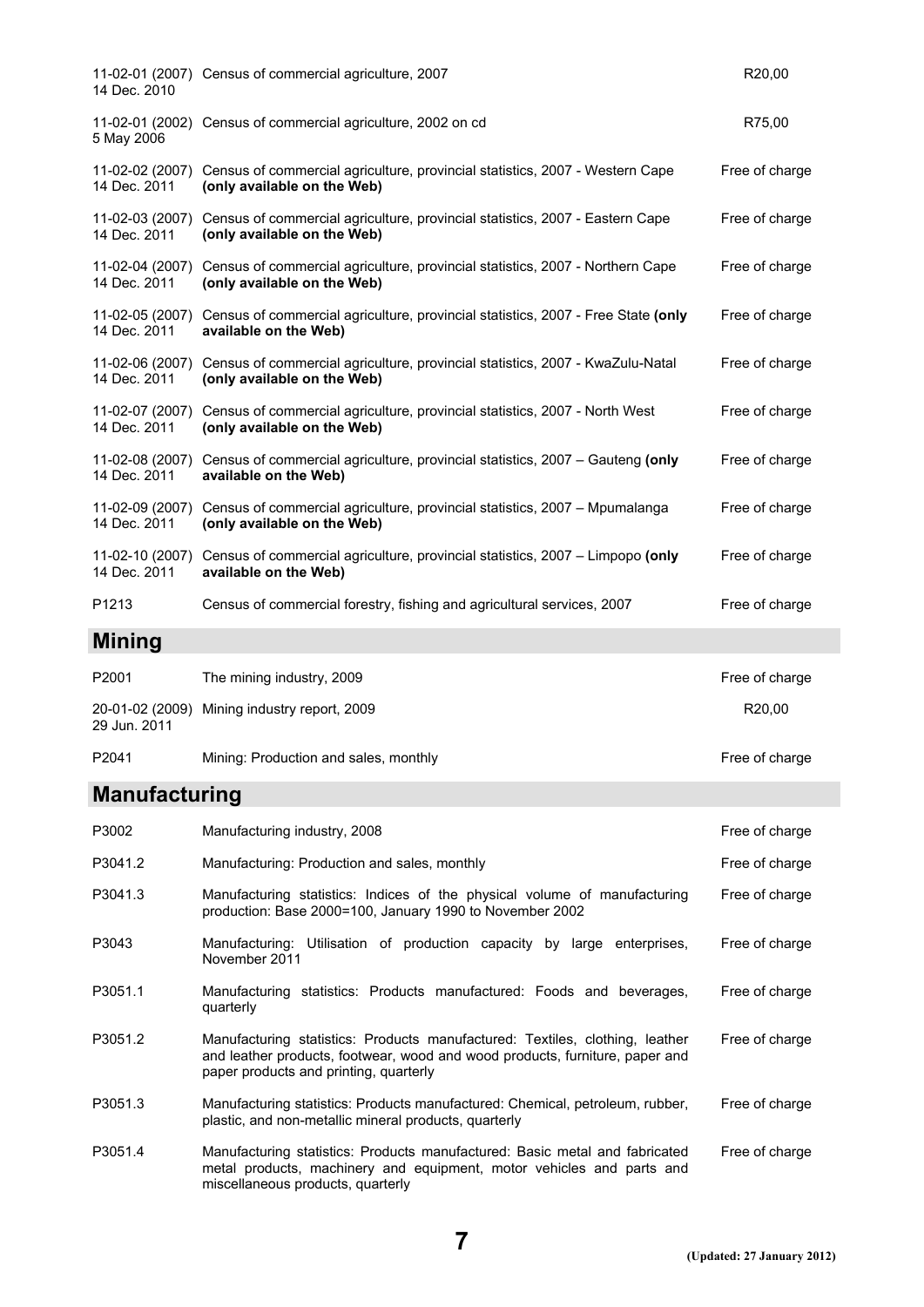| 9 Oct. 2008        | 30-02-02 (2005) Manufacturing Industry, 2005                    | R40.00 |
|--------------------|-----------------------------------------------------------------|--------|
| 8 Dec. 2010        | 30-02-03 (2008) Manufacturing Industry - Financial detail, 2008 | R40.00 |
| <b>Electricity</b> |                                                                 |        |
|                    | $\sqrt{2}$                                                      |        |

| P4001        | Electricity, gas & water supply, 2010                         | Free of charge     |
|--------------|---------------------------------------------------------------|--------------------|
| P4141        | Electricity generated and available for distribution, monthly | Free of charge     |
| 24 Feb. 2009 | 41-01-02 (2006) Electricity, gas and water supply, 2006       | R <sub>20.00</sub> |

#### **Construction**

| P5001        | The construction industry, 2004                                                                                     | Free of charge      |
|--------------|---------------------------------------------------------------------------------------------------------------------|---------------------|
| P5002        | The Construction Industry, 2007, Large Sample Survey                                                                | Free of charge      |
| 1 Jul. 2009  | 50-02-01 (2007) Construction Industry, 2007                                                                         | R <sub>20.00</sub>  |
| P5041.1      | building statistics of the private sector as reported by local<br>Selected<br>government institutions, monthly      | Free of charge      |
| P5041.3      | Selected building statistics of the private sector as reported by local<br>government institutions, 2010 (Abridged) | Free of charge      |
| 31 Aug. 2011 | 50-11-01 (2009) Building statistics, 2009                                                                           | R <sub>100.00</sub> |

#### **Commerce**

| P6101        | Wholesale trade industry, 2009                 | Free of charge      |
|--------------|------------------------------------------------|---------------------|
| P6141.2      | Wholesale trade sales, monthly                 | Free of charge      |
| P6201        | Retail trade industry, 2009                    | Free of charge      |
| P6242.1      | Retail trade sales, monthly                    | Free of charge      |
| P6301        | The motor trade industry, 2009                 | Free of charge      |
| P6343.2      | Motor trade sales, monthly                     | Free of charge      |
| P6410        | Tourist accommodation, monthly                 | Free of charge      |
| P6411        | Accommodation industry, 2009                   | Free of charge      |
| P6420        | Food and beverages, monthly                    | Free of charge      |
| P6421        | Food and beverages industry, 2009              | Free of charge      |
| P6441        | Hotels: Trading statistics, monthly            | Free of charge      |
| 28 Sep. 2011 | 61-01-01 (2009) Wholesale trade industry, 2009 | R40,00              |
| 6 Oct. 2011  | 62-01-02 (2009) Retail trade industry, 2009    | R40,00              |
| 31 Oct. 2011 | 63-01-02 (2009) Motor trade industry, 2009     | R20,00              |
| 28 Sep. 2011 | 64-01-02 (2009) Accommodation industry, 2009   | R <sub>20</sub> ,00 |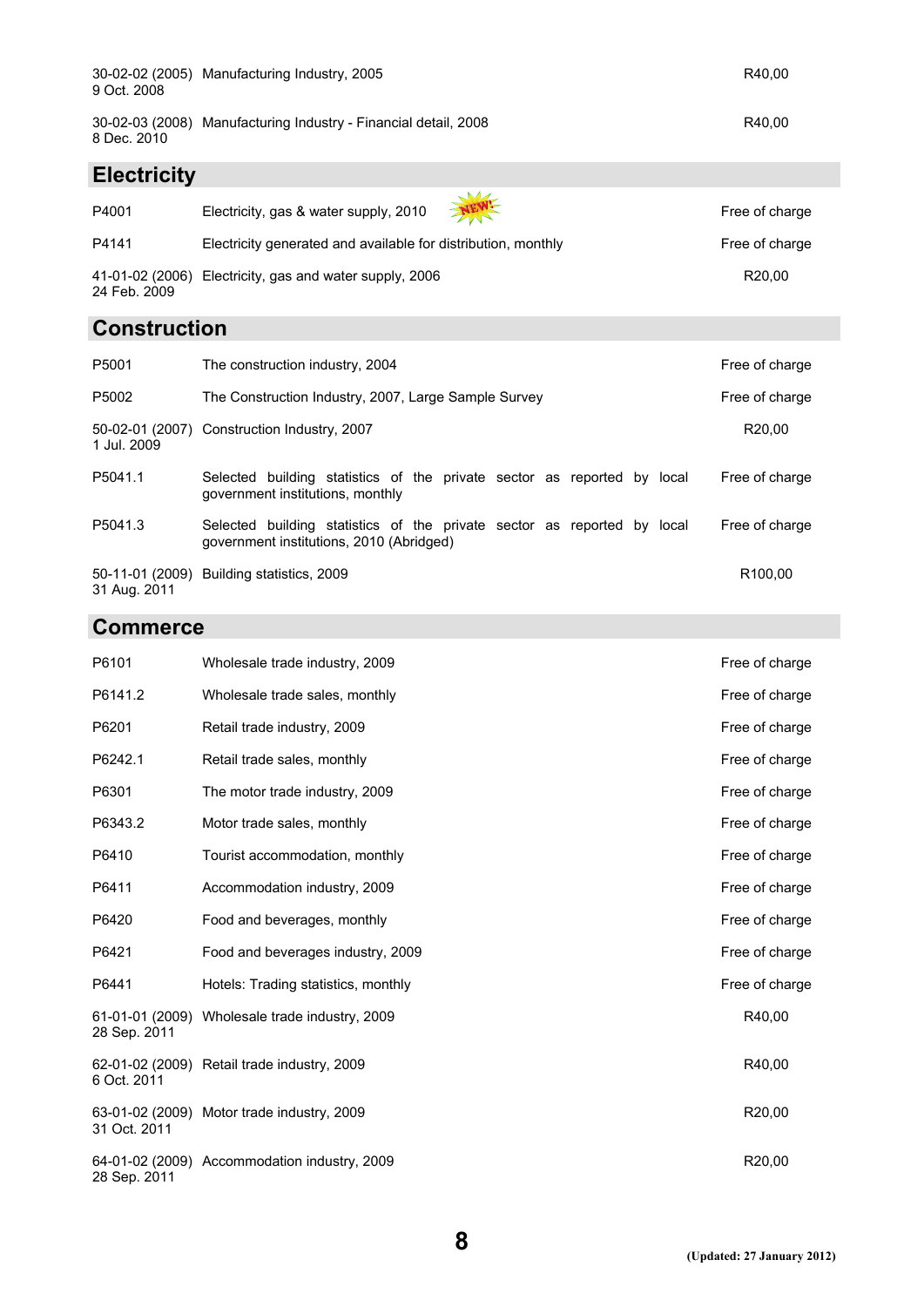| <b>Transport</b> |                                                   |        |
|------------------|---------------------------------------------------|--------|
| 27 Sep. 2011     | 64-20-01 (2009) Food and beverages industry, 2009 | R20,00 |
| 26 Jan. 2010     | 64-11-01 (2007) Accommodation industry, 2007      | R20,00 |

| P7000        | Transport, post and telecommunication industry, 2010                                                             | Free of charge     |
|--------------|------------------------------------------------------------------------------------------------------------------|--------------------|
| P7101        | The transport industry, 2002                                                                                     | Free of charge     |
| P7142        | Land freight transport, 2003                                                                                     | Free of charge     |
| P7143        | Public road transport (private sector institutions) of passengers and goods –<br>Financial statistics, quarterly | Free of charge     |
| P7162        | Land transport survey, monthly                                                                                   | Free of charge     |
| P7501        | The post and telecommunication industry, 2002                                                                    | Free of charge     |
| 28 Apr. 2009 | 71-02-01 (2006) Transport and storage industry, 2006                                                             | R <sub>20.00</sub> |
| 12 Nov. 2008 | 75-01-01 (2005) Post and telecommunication industry, 2005                                                        | R <sub>20.00</sub> |

#### **Fixed property and business services**

| P8001        | Economic activity survey, 2001, 2002 and 2003                                                         | Free of charge     |
|--------------|-------------------------------------------------------------------------------------------------------|--------------------|
| P8004        | Real estate, activities auxiliary to financial intermediation and business<br>services industry, 2010 | Free of charge     |
| 18 Aug. 2009 | 80-04-01 (2006) Real estate and business services industry, 2006                                      | R <sub>20.00</sub> |

#### **Public finance**

| P9001                          | Personal services industry, 2008                                                                                   | Free of charge     |
|--------------------------------|--------------------------------------------------------------------------------------------------------------------|--------------------|
| 16 Aug. 2010                   | 90-01-01 (2008) Personal services industry, 2008                                                                   | R <sub>20,00</sub> |
| P9101                          | Capital expenditure by the public sector for 2010, 2011, 2012 and 2013                                             | Free of charge     |
| P9102                          | Financial statistics of extra-budgetary accounts and funds, 2009/2010                                              | Free of charge     |
| P9103                          | Financial statistics of universities and technikons, 2005                                                          | Free of charge     |
| P9103.1                        | Financial statistics of higher education institutions, 2010                                                        | Free of charge     |
| D9106                          | Tourism Satellite Accounts: Status of the tourism satellite account in South<br>Africa (only available on the Web) | Free of charge     |
| P9110<br>(previously<br>D9144) | Quarterly financial statistics of municipalities, September 2011                                                   | Free of charge     |
| P9114                          | Financial census of municipalities for the year ended June 2010                                                    | Free of charge     |
| P9115                          | Non-financial census of municipalities for the year ended June 2010                                                | Free of charge     |
| P9119                          | Consolidated expenditure by the general government sector, 2003/2004                                               | Free of charge     |
| P9119.2                        | National government expenditure, 2003/2004                                                                         | Free of charge     |
| P9119.3                        | Financial statistics of national government, 2009/2010                                                             | Free of charge     |

**9**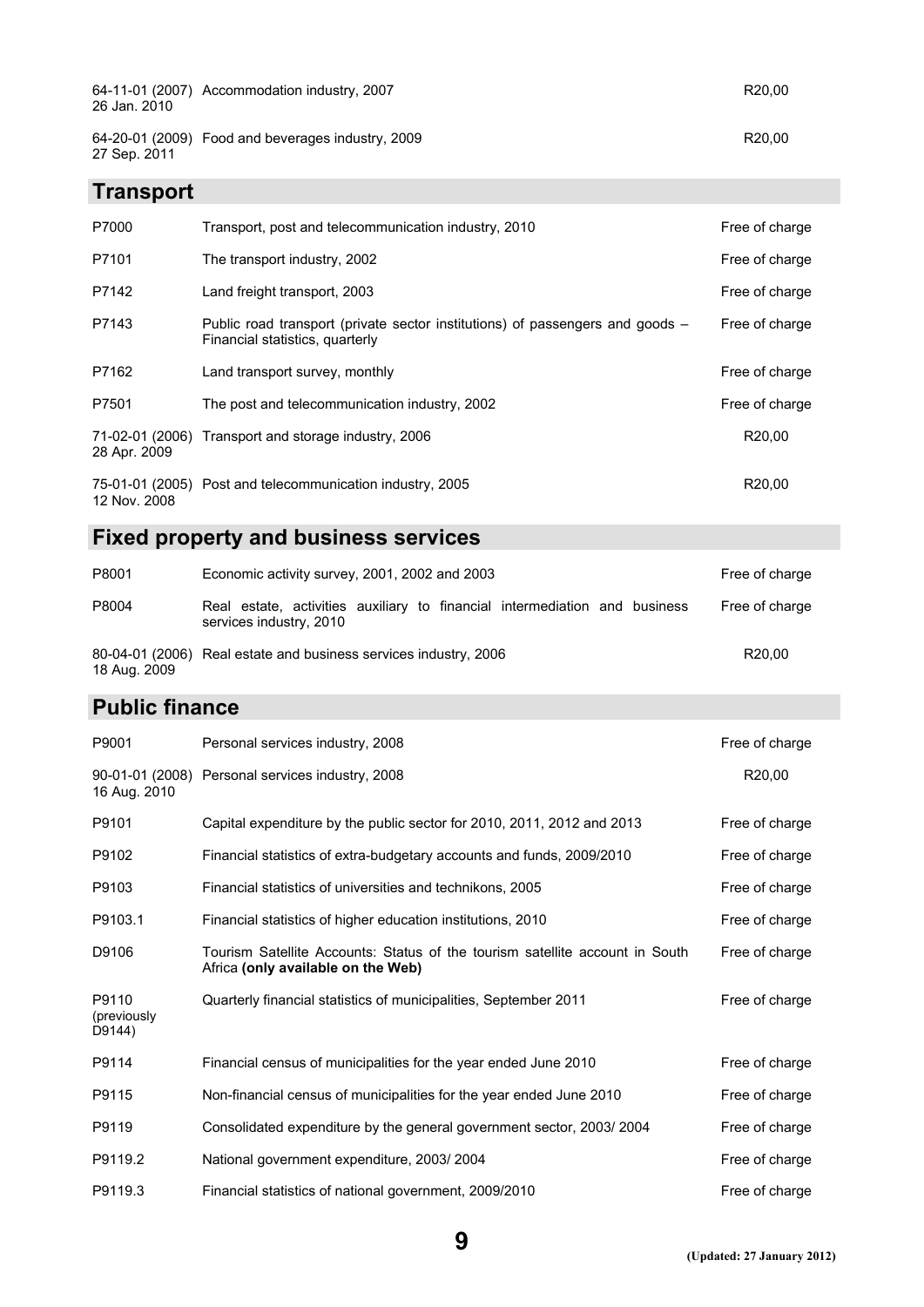| P9119.4 | Financial statistics of consolidated general government, 2009/2010                                                                                                                             | Free of charge |
|---------|------------------------------------------------------------------------------------------------------------------------------------------------------------------------------------------------|----------------|
| P9120   | Provincial government expenditure, 2002/2003                                                                                                                                                   | Free of charge |
| P9121   | Financial statistics of provincial government, 2009/2010                                                                                                                                       | Free of charge |
| P9149   | Remuneration of employees and turnover of institutions according to the levies<br>district and metropolitan municipalities,<br>bv<br>province.<br>received<br>bv<br>Quarter ended 30 June 2006 | Free of charge |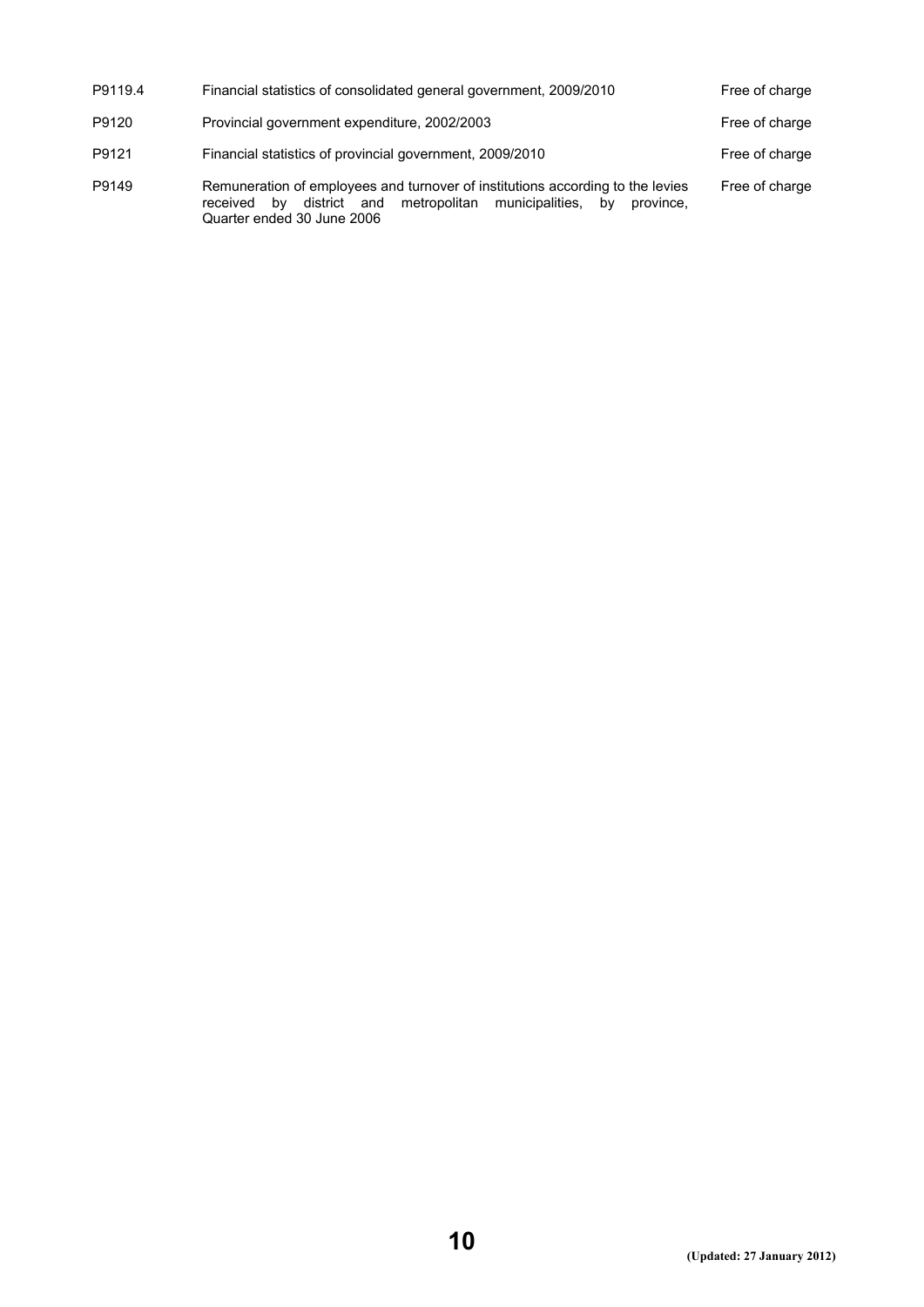## *2. Publications only available on Stats SA's Website (www.statssa.gov.za)*

03-01-11 Census in Brief, 1996

Census handbook

Unemployment & Employment

Employment trends in agriculture in South Africa

Mean and minimum wages in South Africa

Quantitative research findings on Rape in South Africa

Education in South Africa: Selected findings from Census 1996

Survey of Time Use: How South African women and men spend their time, 2001

The Youth of South Africa: Selected findings from Census 1996

South Africa in Transition: Selected findings from October Household Survey of 1999 and changes that have occurred between 1995 and 1999

Victims of Crime, 1998

Living in South Africa: Selected findings of the 1995 October Household Survey, 1998

Living in Western Cape: Selected findings of the 1995 October Household Survey, 1998

Living in Eastern Cape: Selected findings of the 1995 October Household Survey, 1998

Living in Northern Cape: Selected findings of the 1995 October Household Survey, 1998

Living in Free State: Selected findings of the 1995 October Household Survey, 1998

Living in KwaZulu-Natal: Selected findings of the 1995 October Household Survey, 1998

Living in North West: Selected findings of the 1995 October Household Survey, 1998

Living in Gauteng: Selected findings of the 1995 October Household Survey, 1998

Living in Mpumalanga: Selected findings of the 1995 October Household Survey, 1998

Living in Northern Province: Selected findings of the 1995 October Household Survey, 1998

Summary Report Census 1996

Report on the survey of large and small scale agriculture

Constructing a social accounting matrix: Comparisons across eleven counts

Natural resource accounts: Energy accounts for South Africa: 1995-2001

Natural resource accounts: Water quality account for South Africa, 2000

Trends in Orphanhood in South Africa, 1995-2005

03-09-06 (1995-2005) 5 Dec. 2006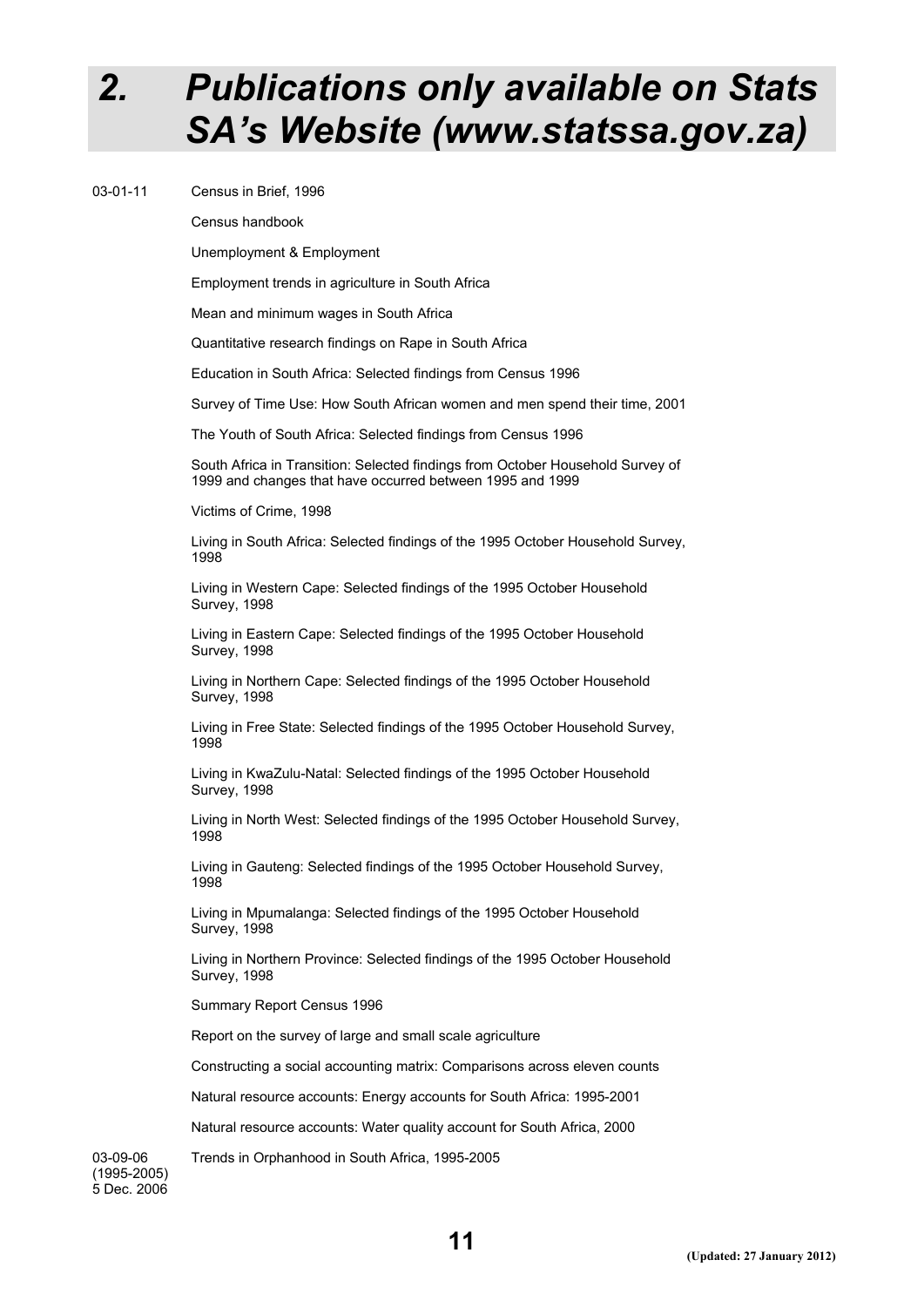# *3. Time series data*

## *If you have any difficulty to download or open one of these files please contact us:*

| Data related queries:        | <b>Functionality:</b>             |
|------------------------------|-----------------------------------|
| Email: diegoi@statssa.gov.za | Email: statsonline@statssa.gov.za |
| Tel.: (012) 310-8922         | Tel.: (012) 310-8212              |

| <b>Publication title</b>                                                              | Reference no. |              | Available in the following formats |        |
|---------------------------------------------------------------------------------------|---------------|--------------|------------------------------------|--------|
| Consumer Price Index (CPI), Headline                                                  | P0141.1       | <b>ASCII</b> | Excel                              | PX-Web |
| Electricity generated and available for distribution                                  | P4141         | ASCII        | Excel                              | PX-Web |
| Food and beverages                                                                    | P6420         | <b>ASCII</b> | Excel                              | PX-Web |
| Gross domestic product (annual)                                                       | P0441a        | <b>ASCII</b> | Excel                              | PX-Web |
| Gross domestic product (quarterly)                                                    | P0041q        | <b>ASCII</b> | Excel                              | PX-Web |
| <b>Land Transport Survey</b>                                                          | P7162         | ASCII        | Excel                              | PX-Web |
| Manufacturing: Production and sales                                                   | P3041.2       | <b>ASCII</b> | Excel                              | PX-Web |
| Manufacturing: Utilisation of production capacity by large<br>Enterprises             | P3043         | ASCII        | Excel                              | PX-Web |
| Mining: Production and sales                                                          | P2041         | <b>ASCII</b> | Excel                              | PX-Web |
| Motor trade sales                                                                     | P6343.2       | ASCII        | Excel                              | PX-Web |
| Producer Price Index (PPI)                                                            | P0142.1       | <b>ASCII</b> | Excel                              | PX-Web |
| Retail trade sales                                                                    | P6242.1       | ASCII        | Excel                              | PX-Web |
| Selected building statistics of the private sector as<br>reported by local government | P5041.1       | <b>ASCII</b> | Excel                              | PX-Web |
| Statistics of civil cases for debt                                                    | P0041         | <b>ASCII</b> | Excel                              | PX-Web |
| Statistics of liquidations and insolvencies (preliminary)                             | P0043         | <b>ASCII</b> | Excel                              | PX-Web |
| Tourism and migration(annual)                                                         | P0351a        |              | <b>SuperCross</b>                  | PX-Web |
| Tourism and migration(monthly)                                                        | P0351m        |              | <b>SuperCross</b>                  | PX-Web |
| <b>Tourist Accommodation</b>                                                          | P6410         | <b>ASCII</b> | Excel                              | PX-Web |
| Wholesale trade sales                                                                 | P6141.2       | <b>ASCII</b> | Excel                              | PX-Web |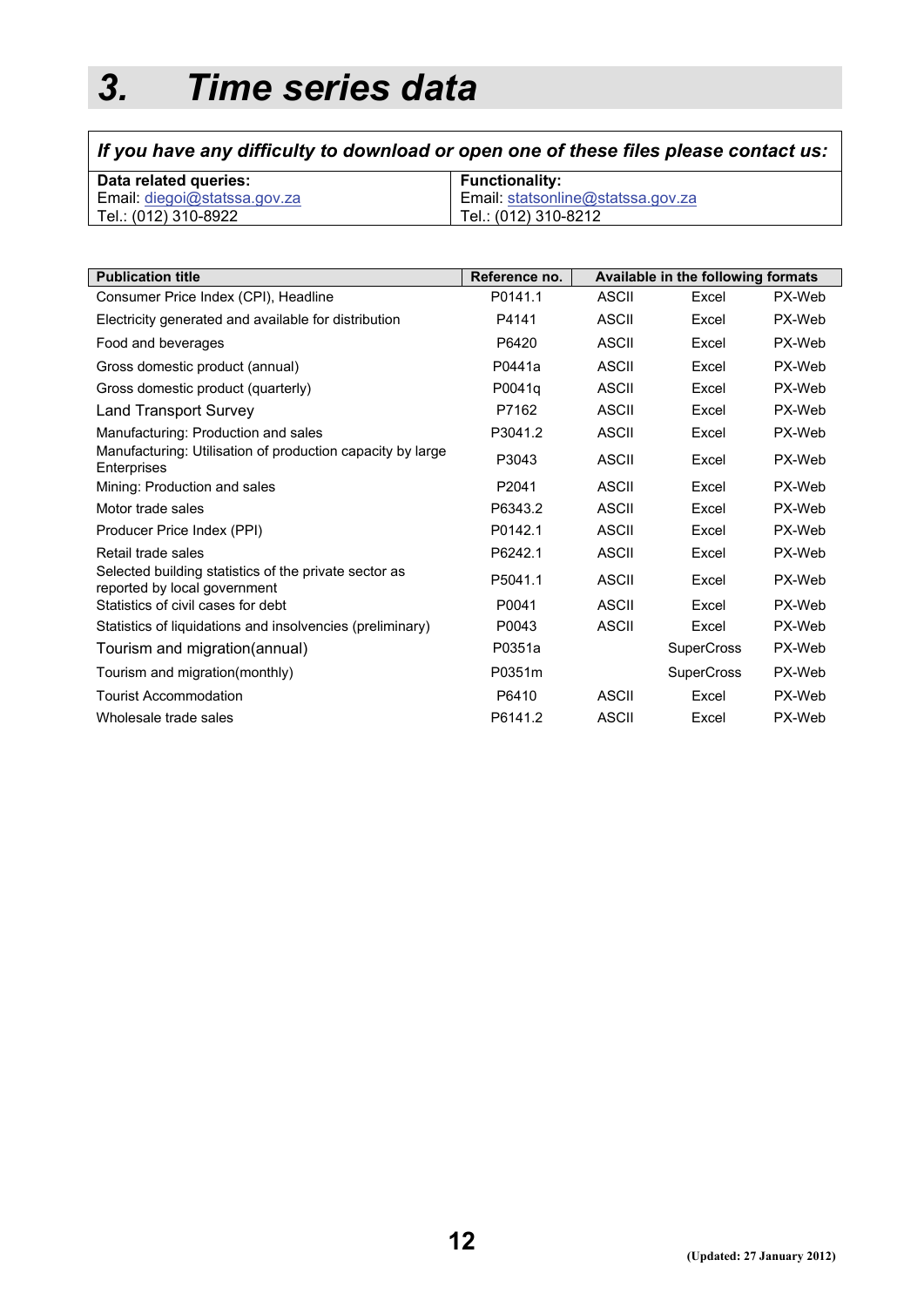# *4. Data on CD-Rom*

## *Prices below apply to the following data sets:*

| Income and Expenditure Survey 2005/2006, Unit records                                     | R300,00 |
|-------------------------------------------------------------------------------------------|---------|
| Income and Expenditure Survey 2005/2006, Interactive data in SuperCross                   | R300,00 |
| Labour Force Survey, September 2007 (No. 16) (previous data available) - Version 2        | R300,00 |
| Quarterly Labour Force Survey, Third quarter 2011                                         | R300,00 |
| Quarterly Labour Force Survey, 2008-2010 (reweighed data and metadata)                    | R300,00 |
| General Household Survey, 2010                                                            | R300,00 |
| Mortality and causes of death from death notification 2007                                | R300,00 |
| Mortality and causes of death from death notification 2006 Interactive data in SuperCross | R300,00 |
| Community Survey, 2007 - Interactive Data in SuperCross - Version 2                       | R300,00 |
| Marriages and Divorces - Metadata, 2009                                                   | R300,00 |
| Community Survey, 2007, Unit records                                                      | R300,00 |
| Domestic Tourism Survey (DTS), 2010                                                       | R300,00 |
| Census 2001 Community Profiles Interactive data in SuperCorss - DVD                       | R300,00 |
| Census 2001 Community Profile - DVD                                                       | R300,00 |
| Census 2001 Small Area Statistics cd                                                      | R300,00 |
| Survey of Employers and Self-Employed (SESE) 2009                                         | R300,00 |
| Survey of Activities of Young People (SAYP), 2010                                         | R300,00 |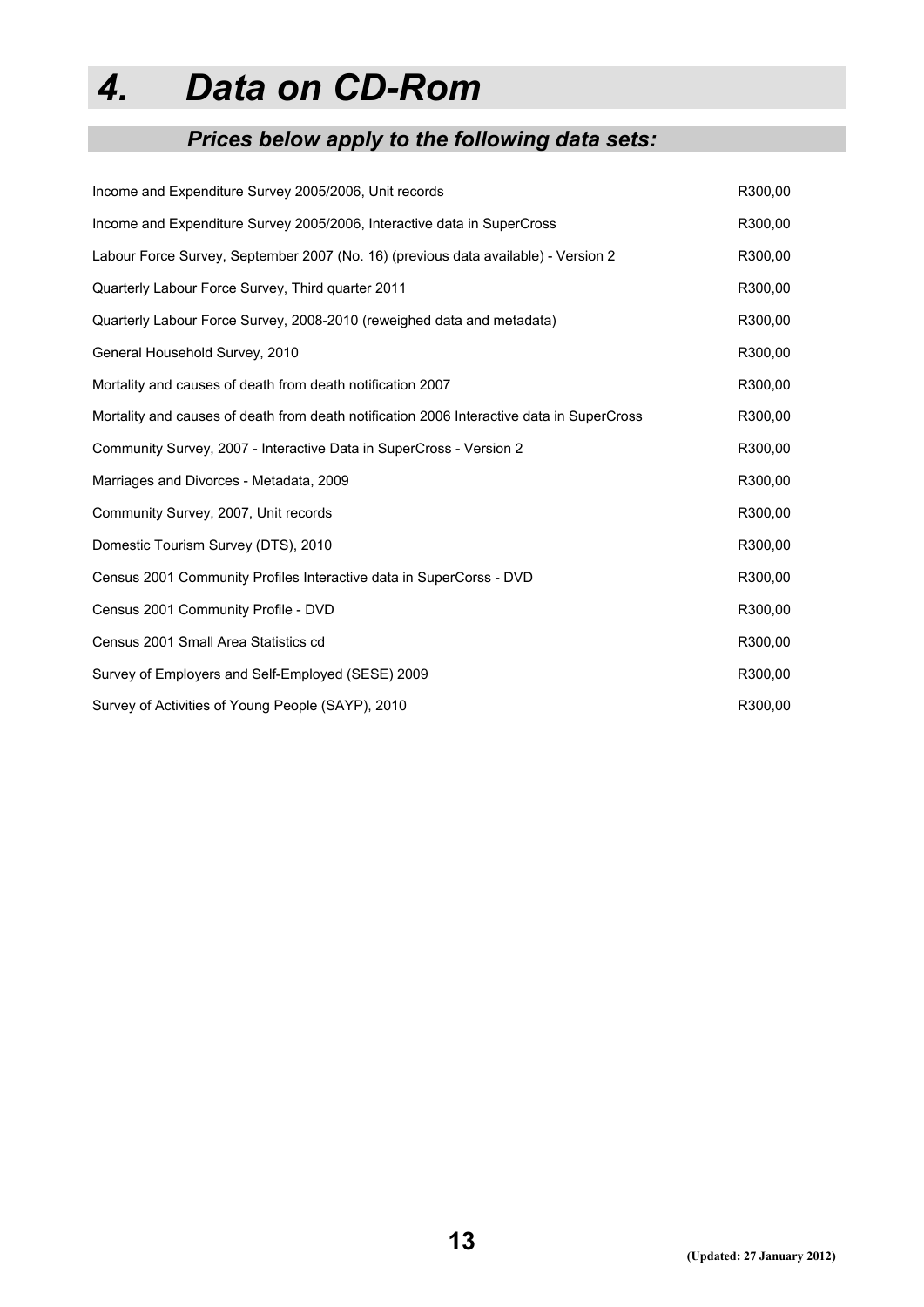#### **Order form** 5.

#### Please complete in block letters:

Please provide the name or number (and date where relevant) of the publication(s) required. In the case of statistical releases, please indicate whether they are required once or regularly.

|  | Once Regularly |
|--|----------------|
|  |                |
|  |                |
|  |                |
|  |                |
|  |                |
|  |                |
|  |                |
|  |                |
|  |                |

Please select by mail

Pretoria, 0001

Documents sent by email will be in .pdf format unless otherwise requested. Publications can also be ordered online, or downloaded in .pdf format from www.statssa.gov.za

or email

| Contact persons:<br>Postal address: | Ria Rossouw / Magda Jansen<br>The Distribution Section<br><b>Statistic South Africa</b><br>Private Bag X44<br>Pretoria, 0001 | Tel:<br>Fax:<br>Email:<br>Email: | $(012)$ 3108044<br>$(012)$ 3217381<br>Riar@statssa.gov.za<br>Magdaj@statssa.gov.za |
|-------------------------------------|------------------------------------------------------------------------------------------------------------------------------|----------------------------------|------------------------------------------------------------------------------------|
| Street address:                     | <b>Statistics South Africa</b><br>170 Andries Street/<br>270 Vermeulen Street                                                |                                  |                                                                                    |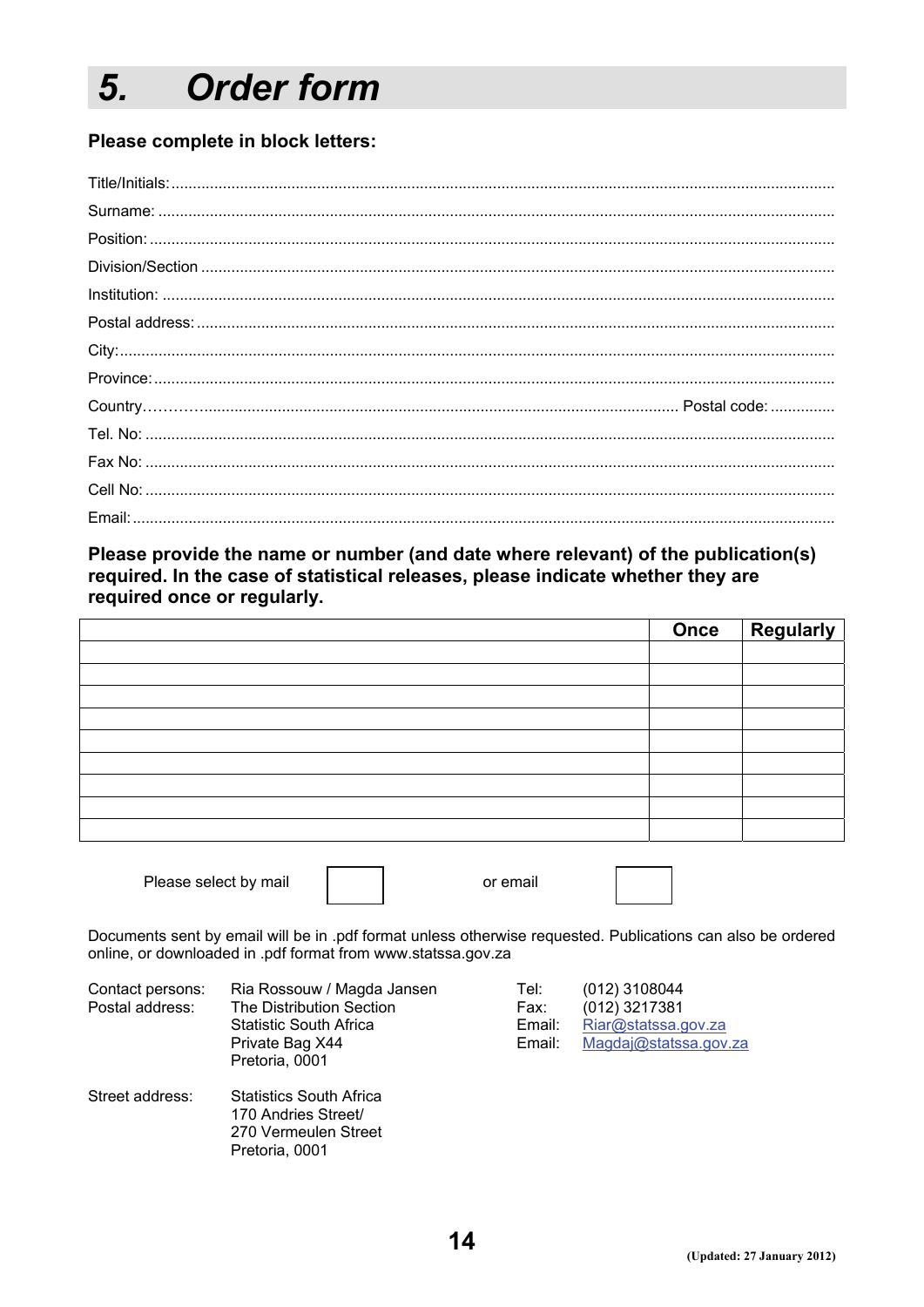# *6. Provincial offices*

| <b>Province</b>                             | <b>Contact details</b>                                                                                                     | <b>Postal address</b>                             | <b>Physical address</b>                                                                    |
|---------------------------------------------|----------------------------------------------------------------------------------------------------------------------------|---------------------------------------------------|--------------------------------------------------------------------------------------------|
| Gauteng -<br>Pretoria<br><b>Head Office</b> | Tel: (012) 310-8911<br>Fax: (012) 322-3374<br>Email: info@statssa.gov.za                                                   | Private Bag X44<br>Pretoria<br>0001               | De Bruyn Park<br>170 Andries/<br>270 Vermeulen Street<br>Pretoria                          |
| Gauteng -<br>Johannesburg                   | Tel: (011) 833-0100<br>Fax: (011) 836-3184 / 833-1992<br>Email: mahlapem@statssa.gov.za                                    | PO Box 7798<br>Johannesburg<br>2000               | 2 <sup>nd</sup> 17 Diagonal Street<br>Old Stock Exchange<br>Newtown<br>Johannesburg        |
| <b>KwaZulu-Natal</b><br>Durban              | Tel: (031) 360-0600<br>Fax: (031) 305-9960 / 305-9659<br>Email: nthabisengm@statssa.gov.za                                 | Private Bag X54337<br>Durban<br>4000              | 85 on Field Street<br><b>Floor 3 &amp; 4</b><br>Durban<br>4000                             |
| Mpumalanga -<br>Mbombela<br>(Nelspruit)     | Tel: (013) 754-0600<br>Fax: (013) 755-2898<br>Email: margareta@statssa.gov.za                                              | Private Bag X11290<br>Nelspruit<br>1200           | <b>Stats House</b><br>2 <sup>nd</sup> Floor<br>17 Henshall Street<br>Nelspruit             |
| <b>Free State</b><br><b>Bloemfontein</b>    | Tel: (051) 447-7766<br>Fax: (051) 447-8402<br>Email: albertg@statssa.gov.za                                                | Private Bag X20541<br><b>Bloemfontein</b><br>9300 | 58525 Moshoeshoe Road<br><b>Rockland</b><br><b>Bloemfontein</b>                            |
| Limpopo -<br>Polokwane<br>(Pietersburg)     | Tel: (015) 295-3301/4/3/00/35889<br>Fax: (015) 295-3579<br>Email: osbornen@statssa.gov.za<br>Business reply service BNT 24 | Private Bag X9441<br>Polokwane<br>0700            | 23cnr Hans van Rensburg<br>and Rabe Streets<br>Wydom Park Building<br>Polokwane            |
| Eastern Cape -<br><b>East London</b>        | Tel: (043) 707-4900<br>Fax: (043) 722-0294<br>Email: zandilen@statssa.gov.za                                               | <b>PO Box 7379</b><br><b>East London</b><br>5200  | <b>15 Coutts Street</b><br><b>Ocean Terrace Park</b><br>Quigney<br>East London, 5200       |
| Northern Cape -<br>Kimberley                | Tel: (053) 802-6800<br>Fax: (053) 832-5407<br>Email: deonk@statssa.gov.za                                                  | Private Bag X5053<br>Kimberley<br>8300            | New Public Building<br>Cnr Knight / Stead Streets<br>3 <sup>rd</sup> Floor<br>Kimberley    |
| <b>Western Cape</b><br>Cape Town            | Tel: (021) 481-5500<br>Fax: (021) 422-1741<br>Email: mariusc@statssa.gov.za                                                | Private Bag X9072<br>Cape Town<br>8000            | <b>Liberty Building</b><br>3 <sup>rd</sup> Floor<br>22 Long Street<br>Cape Town            |
| North West<br>Mmabatho                      | Tel: (018) 384-2877<br>Fax: (018) 384-2832<br>Email: lawrencen@statssa.gov.za                                              | PO Box 23213<br>Mafikeng<br>2745                  | <b>East Gallery</b><br>G Floor Megacity Shopping<br>Complex<br>Shop No 53 & 57<br>Mmabatho |